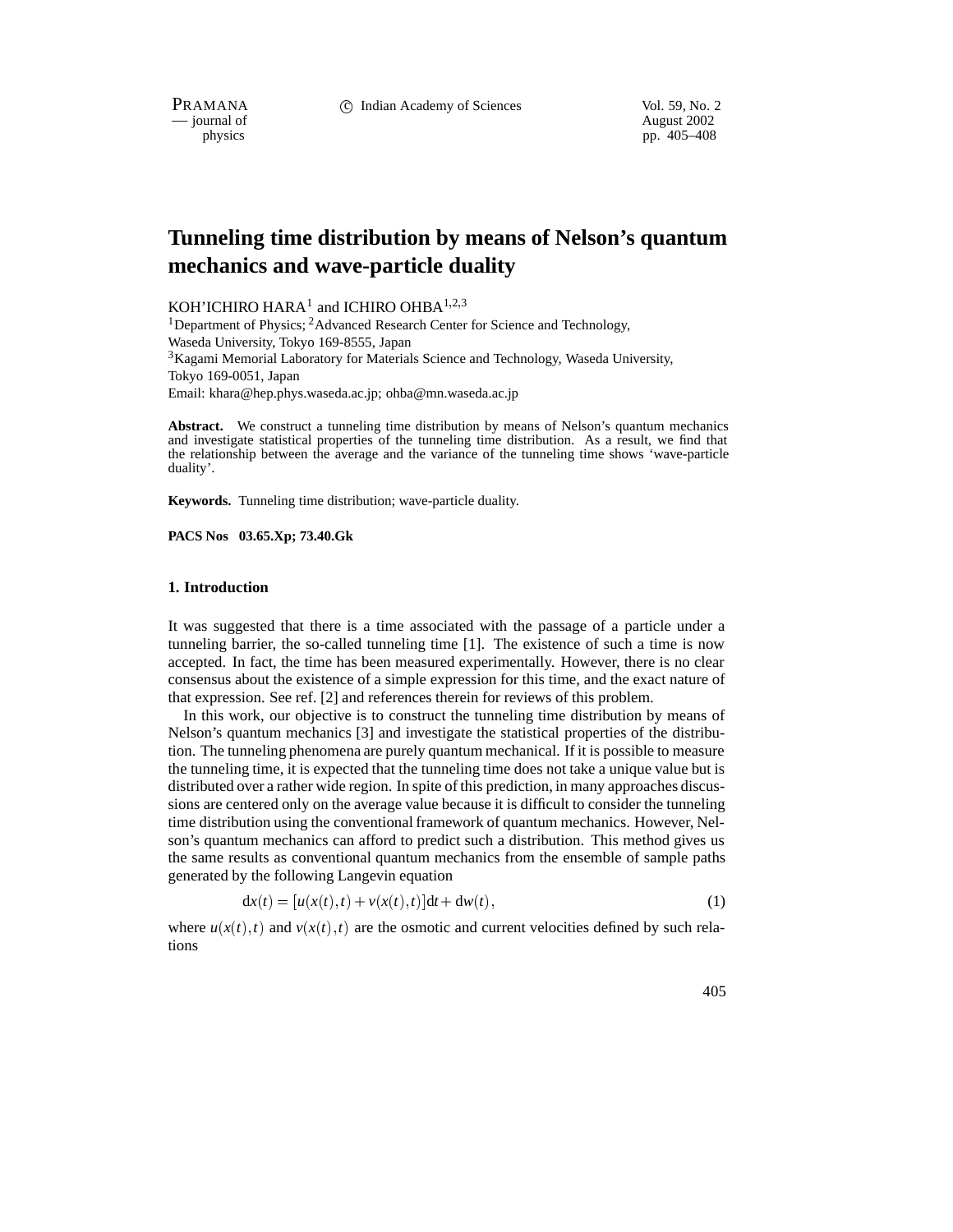*Koh'ichiro Hara and Ichiro Ohba*

$$
u = \text{Re}\frac{\hbar}{m}\frac{\partial}{\partial x}\ln \psi(x,t), \text{ and } v = \text{Im}\frac{\hbar}{m}\frac{\partial}{\partial x}\ln \psi(x,t), \tag{2}
$$

with  $\psi$  as the solution of the Schrödinger equation, and  $dw(t)$  a Gaussian white noise with the statistical properties of

$$
\langle \mathrm{d}w(t) \rangle = 0, \text{ and } \langle \mathrm{d}w(t) \mathrm{d}w(t) \rangle = \frac{\hbar}{m} \mathrm{d}t,\tag{3}
$$

 $\langle \cdots \rangle$  indicating the ensemble average with respect to the noise. Thus, this method enables us to obtain all information on the time spent by a certain sample path in a tunneling barrier [4,5]. In this work, for simplicity, we analyze the tunneling phenomenon with a 1-dimensional static rectangular potential barrier which has a potential height  $V_0$ , and a width *d*. The initial Gaussian wave packet with a rather wide variance  $\Delta x^2$  is injected into the potential barrier. We use the natural unit  $m = \hbar = 1$ , and perform numerical simulations by using 100,000 sample paths.

#### **2. Tunneling time distribution and wave-particle duality**

From the ensemble of sample paths, we define a distribution of tunneling times as follows:

$$
P(\tau)\Delta \tau \equiv \Delta n(\tau)/N,\tag{4}
$$

where  $\Delta n(\tau)$  is the number of sample paths with tunneling times between  $\tau$  and  $\tau + \Delta \tau$ , and *N* is the total number of sample paths. Figure 1 shows the numerical result of the distribution as a function of the tunneling time.

In a previous paper [6], from the discussion of the tunneling time average  $\langle \tau \rangle$ , we found that there are two characteristic regions classified by comparing the action  $\kappa d$  with  $\hbar$ . Here *κ* is the imaginary wave number inside the potential defined as  $\kappa \equiv \sqrt{2m(V_0 - E_0)/\hbar^2}$ . In one region  $\kappa d/\hbar$  is small and  $\langle \tau \rangle$  is not in agreement with the WKB time  $\tau_{WKB} = \frac{md}{\hbar \kappa}$ , and in the other region  $\kappa d/\hbar$  is large and  $\langle \tau \rangle$  agrees with the WKB time. Then, we call the former region 'translucent' and the latter 'opaque'.

By changing the width of barrier with fixed potential heights, figure 1 shows the relationship between the average  $\langle \tau \rangle$  and the deviation  $\Delta \tau$  of tunneling times.

The arrows in this figure point out the data in the case of  $\kappa d = 2$ , and the dashed and dotted lines are straight lines with grade of 1 and  $1/2$ , respectively. The former shows the relation that the deviation is proportional to the average, and the latter shows the relation that the deviation is proportional to the square root of the average. Consequently, we find some characteristics related with the tunneling time distribution. The 'transition' from linearity to the square root behavior occurs around  $\kappa d = 2$ . It seems that the shape of the distribution is dominantly determined by only <sup>κ</sup>*d*. The deviation is proportional to the average in the translucent case, and the square root of the average in the opaque case. It seems that the 'wave-particle duality' exists in such a relationship. In the translucent case, it has the property  $\Delta \tau \propto \langle \tau \rangle$  which is often found for an 'oscillation' or a 'wave'. That is, this relation is associated with the 'wave' property. On the other hand, the property  $\Delta \tau \propto \sqrt{\langle \tau \rangle}$  is found in statistics of, for example, the Poisson distribution, and the Brownian motion, and so on. These examples are associated with the 'point-like' particle, or the

406 *Pramana – J. Phys.,* **Vol. 59, No. 2, August 2002**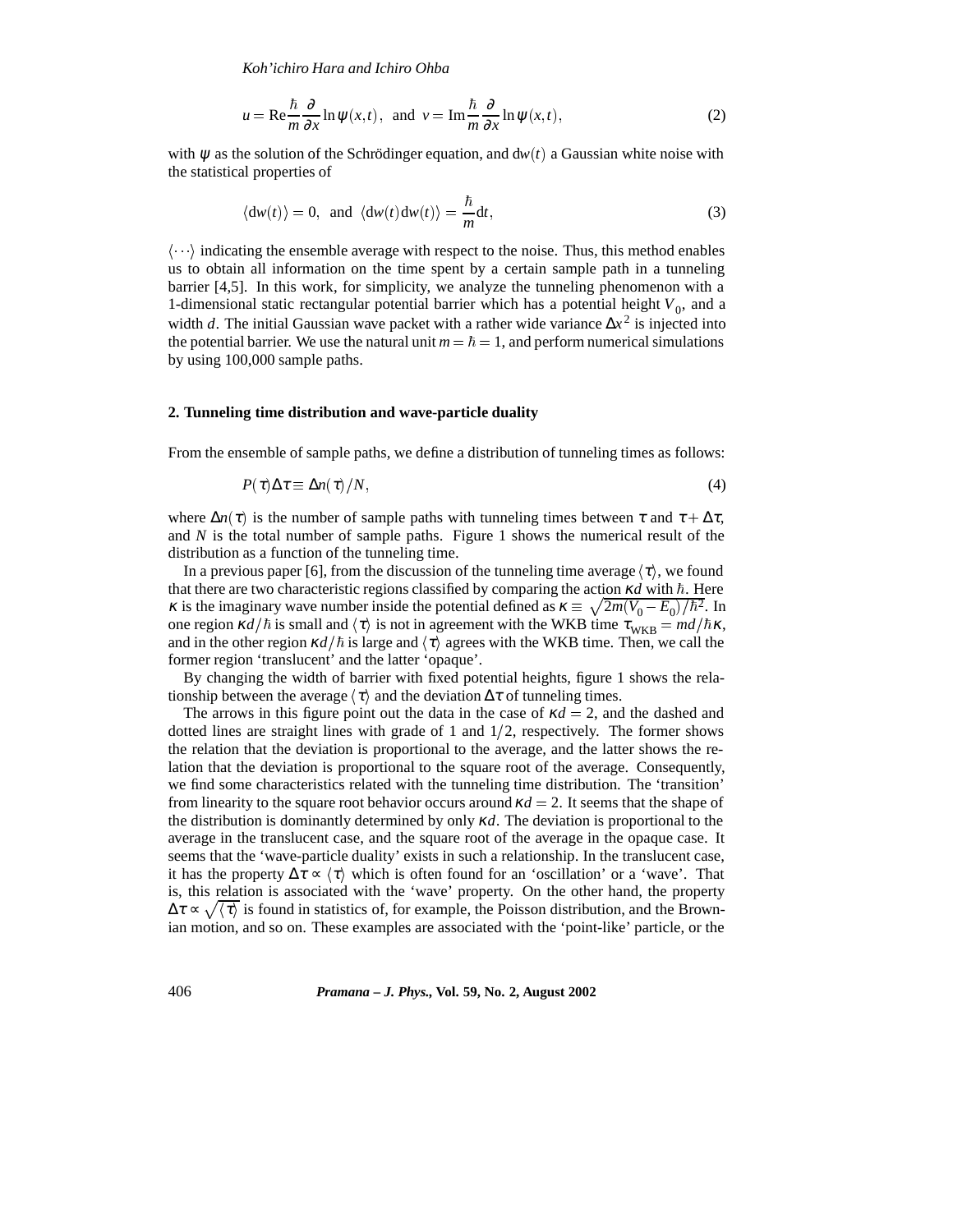

**Figure 1.** Relationship between the average  $\langle \tau \rangle$  and the deviation  $\Delta \tau$  of tunneling  $\sqrt{\langle \tau \rangle}.$ times. Dashed line shows the relation  $\Delta \tau \propto \langle \tau \rangle$ . Dotted line shows the relation  $\Delta \tau \propto \tau$ 

ensemble of that. Such a relation is associated with the 'particle-like' property. That is, the two relations obtained from tunneling time distributions show 'wave-like' property in the translucent case, and 'particle-like' property in the opaque case, respectively. So, we think that the relation between the deviation and the average of tunneling times reveals 'wave-particle duality'.

## **3. Summary**

We have constructed the tunneling time distribution by means of Nelson's quantum mechanics and investigated statistical properties of the tunneling time distribution. By considering two characteristic regions, viz., 'translucent' and 'opaque' classified by comparing the action  $\kappa d$  with  $\hbar$ , we found that the relationship between the average and the deviation of tunneling times shows 'wave-particle duality'.

### **Acknowledgements**

This work is partially supported by the grant-in-aid for COE Research and that for Priority Area B (#763), MEXT, and by the Waseda University Grant for Special Research Project.

*Pramana – J. Phys.,* **Vol. 59, No. 2, August 2002** 407